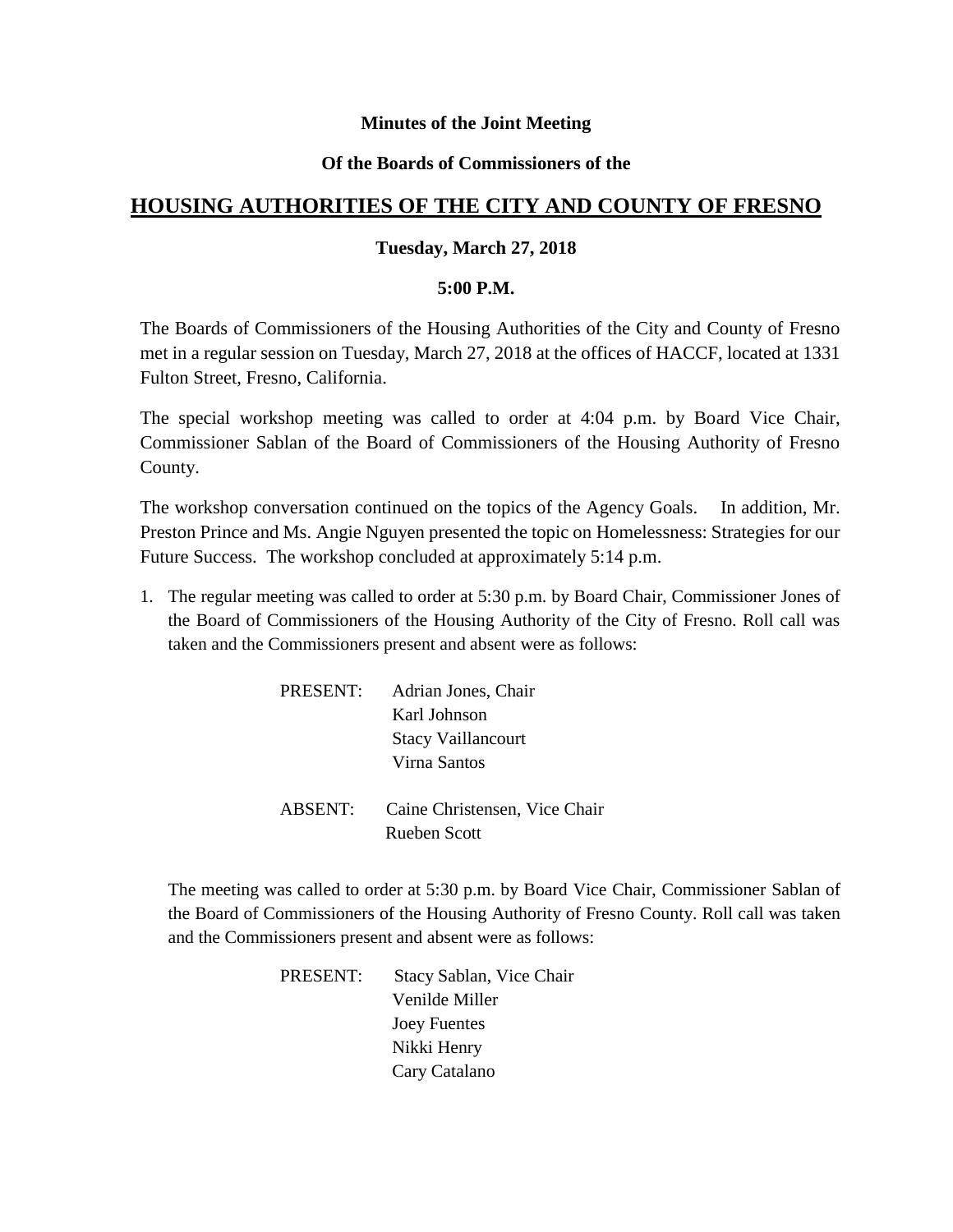## ABSENT: Jim Petty, Chair Mary G. Castro

Also, in attendance were the following Preston Prince, CEO/Executive Director, and Ken Price, Baker Manock and Jensen -General Counsel.

### 2. APPROVAL OF AGENDA AS POSTED (OR AMENDED)

*CITY MOTION: Commissioner Johnson moved, seconded by Commissioner Vaillancourt to approve the agenda as posted.*

### *MOTION PASSED: 4-0*

*COUNTY MOTION: Commissioner Henry moved, seconded by Commissioner Fuentes to approve the agenda as posted.*

### *MOTION PASSED: 5-0*.

#### 3. PUBLIC COMMENT

Mr. Preston Prince, of 1331 Fulton Street, Fresno, California 93721, acknowledged Ms. Malika Anderson's work with the Fresno Housing Authority. Ms. Anderson, from AmeriCorps VISTA, worked for more than one year within the resident services program. Ms. Mary Helen Caggianelli thanked Ms. Anderson for her success and instrumental in the Tech Camp and Digital Literacy programs.

Ms. Marisa Alonzo, resident of 23 E. El Dorado Apt#418, Fresno, California 93706, supported the new rules, the banning and curfew. She supports the Standard Lease Agreement for Public Housing.

Mr. Andre Drungwoole, resident of 48 E. Shields. A single father raising his daughter, stated he needs help. He's concerned about his section 8 application. Mr. Drungwoole stated he applied for the past ten years and has not yet been selected. He shared that he saved his confirmation number.

Ms. Norma Cantor, (Spanish speaking, translator was provided); resident of 433 Kern Street, Fresno, California 93706, supported the Standard Lease Agreement for Public Housing. She reaffirmed her support to the changes under curfew and loitering. Ms. Cantor said she has four young children; she showed her concern for their safety while playing outside. Ms. Cantor stated there is constant drug use within her neighborhood and children are exposed to this on a daily basis.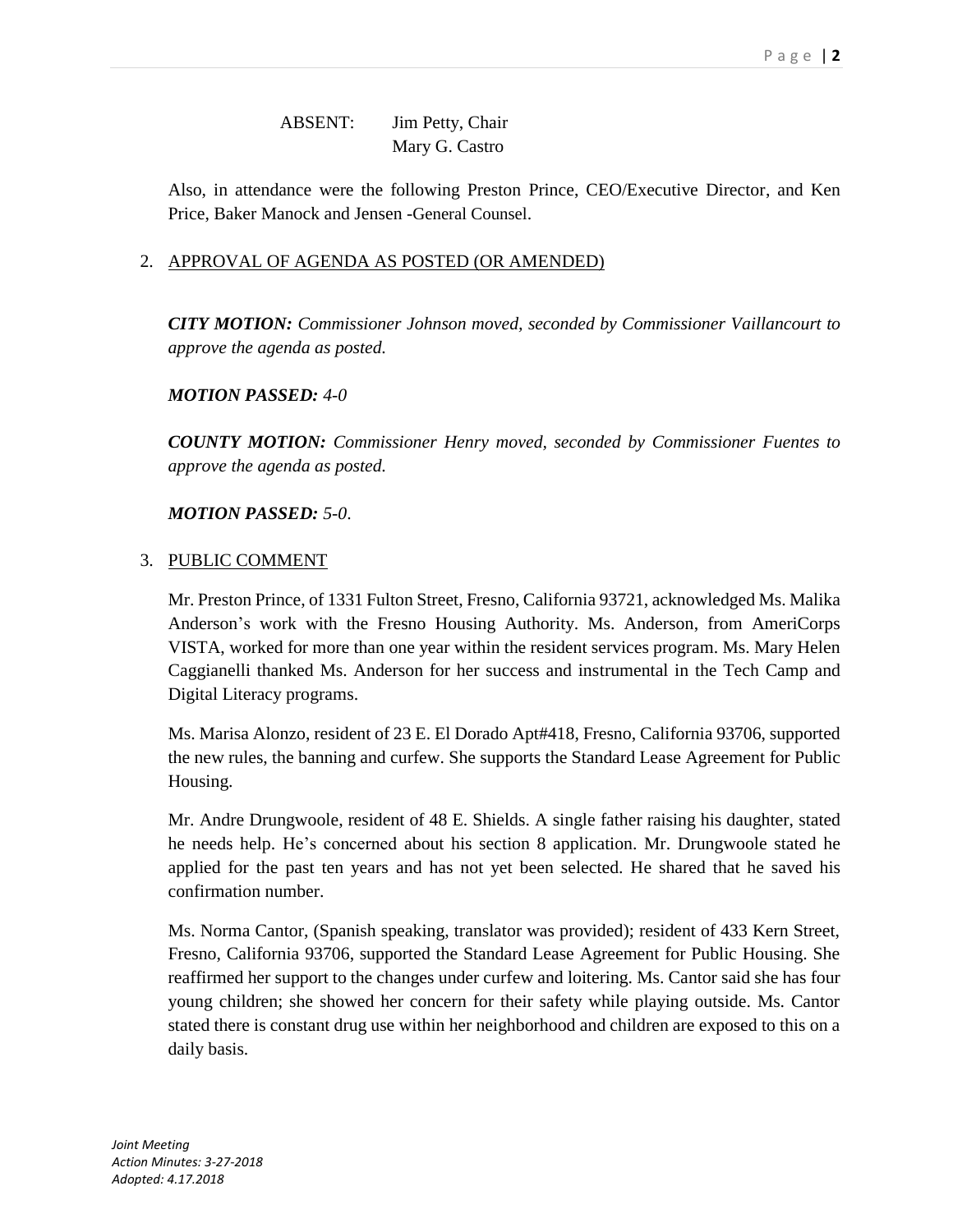Mr. Dartheateueas Lloyd, residents of 216 E. Dunn Ave. #373, Fresno, California 93706, agreed with the Standard Lease Agreement for Public Housing, stated this will keep the neighborhood safe.

Mr. Jose Perez, Spanish speaking, translator was provided); resident of 471 P Street, Firebaugh, California 93622, highly supported the Standard Lease Agreement for Public Housing. He presented that he is highly affected by guests and residents publicly using drugs, smoking cigarettes and causing loud disturbances.

Ms. Ruby Yanes, resident of 640 E. California Ave. #103, Fresno, California 93706, stated she agrees with the Standard Lease Agreement for Public Housing.

#### 4. POTENTIAL CONFLICTS OF INTEREST

Commissioner Catalano announced that he had a conflict of interest with *item 7(b)- Consideration of the MOU with Habitat for Humanity to develop a single family home at 844 S Chance Ave.*

### 5. CONSENT AGENDA

*All Consent Agenda items are considered to be routine action items and will be enacted in one motion unless pulled by any member of the Boards of Commissions or the public. There will be no separate discussion of these items unless requested, in which event the item will be removed from the Consent Agenda and considered following approval of the Consent Agenda.*

- a. Consideration of Adoption of the Minutes of February 27, 2018
- b. Consideration to Extend Workers Compensation Coverage to Volunteers

*CITY MOTION: Commissioner Johnson moved, seconded by Commissioner Vaillancourt to approve the Consent Agenda Items A-B.*

*MOTION PASSED: 4-0*

*COUNTY MOTION: Commissioner Henry moved, seconded by Commissioner Miller to approve the Consent Agenda Items A-B.*

### *MOTION PASSED: 5-0*

#### 6. INFORMATIONAL

a. Resident Services Presentation – California Health Collaborative

Ms. Marisol Zamora, Program Manager-California Health Collaborative presented on this topic.

b. Introduction Procurement and Vendor Metrics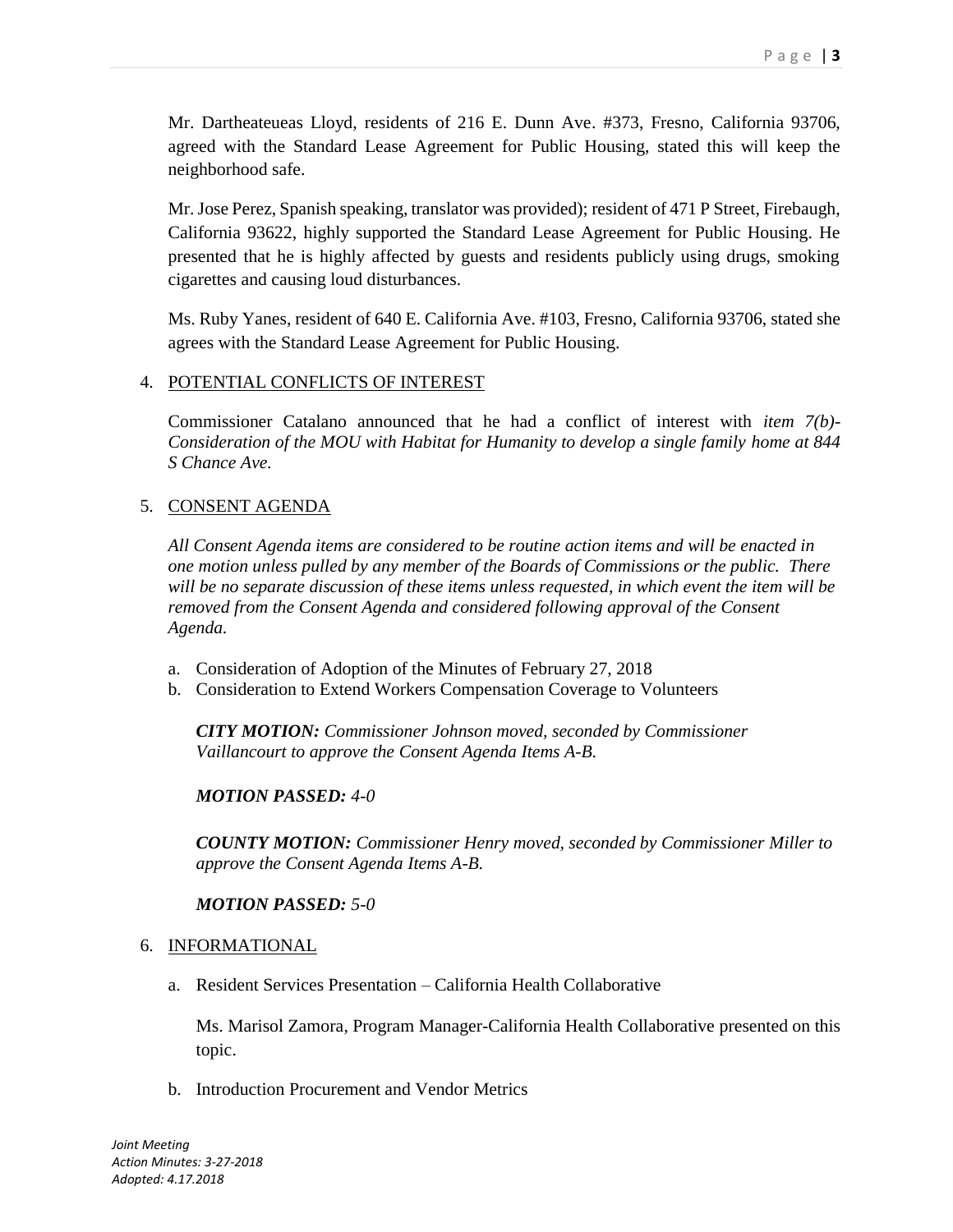Ms. Emily De La Guerra presented on this topic.

c. Interest List Update (Housing Choice Vouchers)

Ms. Angie Nguyen presented on this topic.

d. Real Estate Development Update

Ms. Tracewell Hanrahan presented the Real Estate Development Update.

- 7. ACTION
	- a. Consideration to Accept the 2017 Operating and HAP Financial Results

Ms. Emily De La Guerra presented on this topic.

*CITY MOTION: Commissioner Vaillancourt moved, seconded by Commissioner Johnson to approve the 2017 Operating and HAP Financial Results.*

*MOTION PASSED: 4-0*

*COUNTY MOTION: Commissioner Catalano moved, seconded by Commissioner Miller to approve the 2017 Operating and HAP Financial Results.*

### *MOTION PASSED: 5-0*

b. Consideration of the MOU with Habitat for Humanity to develop a single family home at 844 S. Chance Ave.

Mr. Michael Duarte presented on this topic.

Commissioner Catalano recused himself from discussion and action on this item.

*CITY MOTION: Commissioner Johnson moved, seconded by Commissioner Santos to approve the MOU with Habitat for Humanity to develop a single family home at 844 S. Chance Ave.*

### *MOTION PASSED: 4-0*

*COUNTY MOTION: Commissioner Fuentes moved, seconded by Commissioner Henry to approve the MOU with Habitat for Humanity to develop a single family home at 844 S. Chance Ave.*

### *MOTION PASSED: 4-0*

c. Consideration of Authorization to Sell 4283 W. Princeton Ave. Property (HOP Home)

Ms. Emily De La Guerra presented on this topic.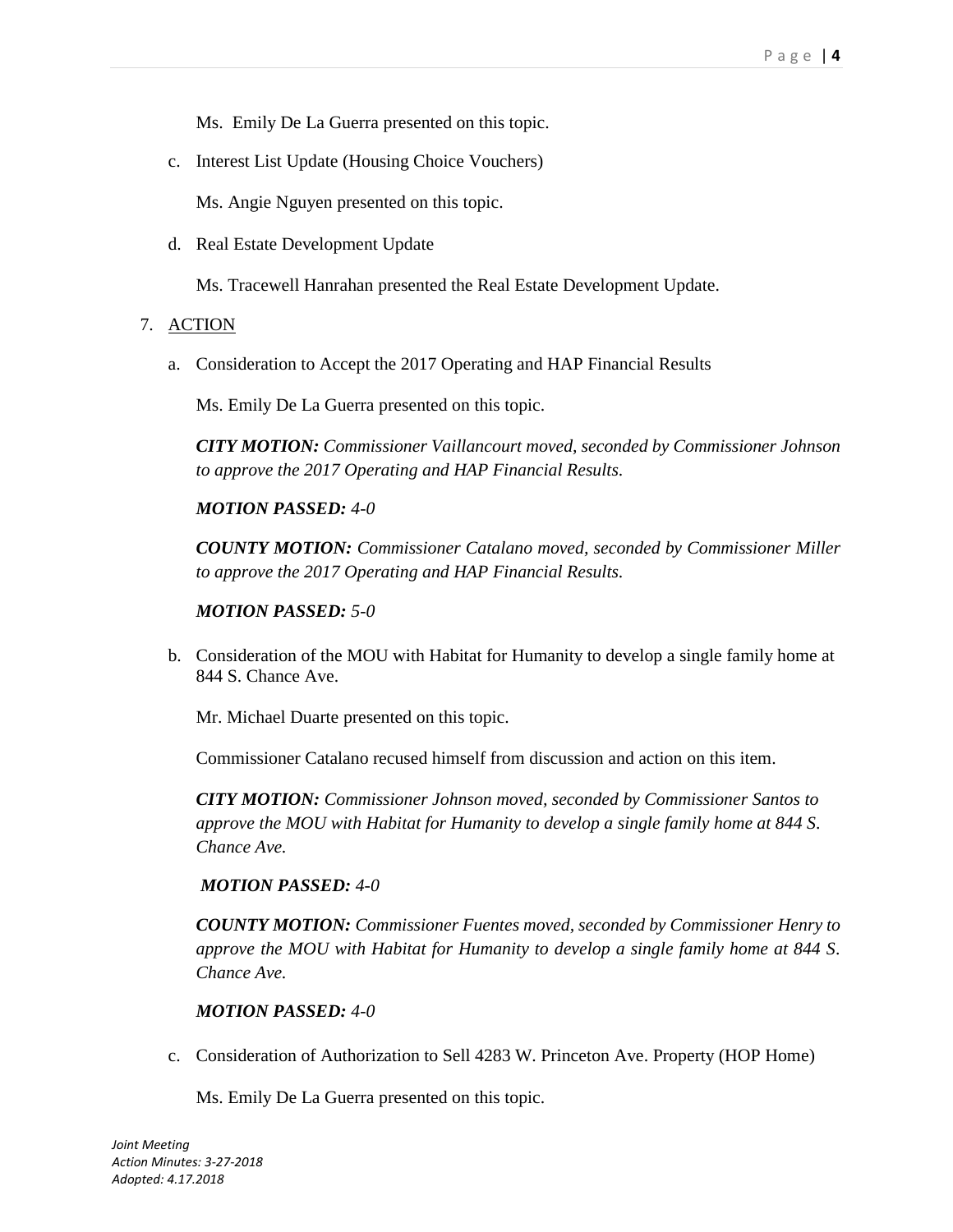*CITY MOTION: Commissioner Vaillancourt moved, seconded by Commissioner Santos to approve the Sale of 4283 W. Princeton Ave. Property (HOP Home).*

#### *MOTION PASSED:* 4-0

*COUNTY MOTION: Commissioner Henry moved, seconded by Commissioner Miller to approve the Sale of 4283 W. Princeton Ave. Property (HOP Home).*

*MOTION PASSED:* 5*-0*

#### 8. COMMISSIONERS' REPORT

Commissioner Sablan thanked the Boards for the opportunity to attend the National Low Income Housing Coalition (NLIHC) meeting in Washington.

#### 9. EXECUTIVE DIRECTOR'S REPORT

In addition to the written Director's report, the following items were announced:

- Mr. Prince announced Mr. Bedrosian decided to conclude his role as Commissioner. Mr. Prince thanked Mr. Bedrosian for his work and service during the 6 years as a Commissioner for the City Board.
- Mr. Prince announced April 2, 2018 the Form 700s are due, all forms must be submitted online.
- On April 3, 2018 from 11am to 1:00pm, the Ethic Training for Commissioners will be provided by Baker Manock & Jensen.

Also, Mr. Prince presented the new hires and promotions.

- Miguel Ramos, Maintenance Technician (new hire)
- Samuel Speight, Maintenance Technician (new hire
- Jabarri Cumbry, Maintenance Technician (new hire)
- Maria Garcia, Receptionist (new hire)

#### 10. CLOSED SESSION

The Boards went into closed session at approximately 6:58 pm.

a. CONFERENCE WITH REAL PROPERTY NEGOTIATORS (Pursuant to Government Code § 54954.5(b)) Property: APNs: 561-020-51S Agency negotiator: Preston Prince Negotiating parties: Jack Messina, Colliers International

*Joint Meeting Action Minutes: 3-27-2018 Adopted: 4.17.2018*